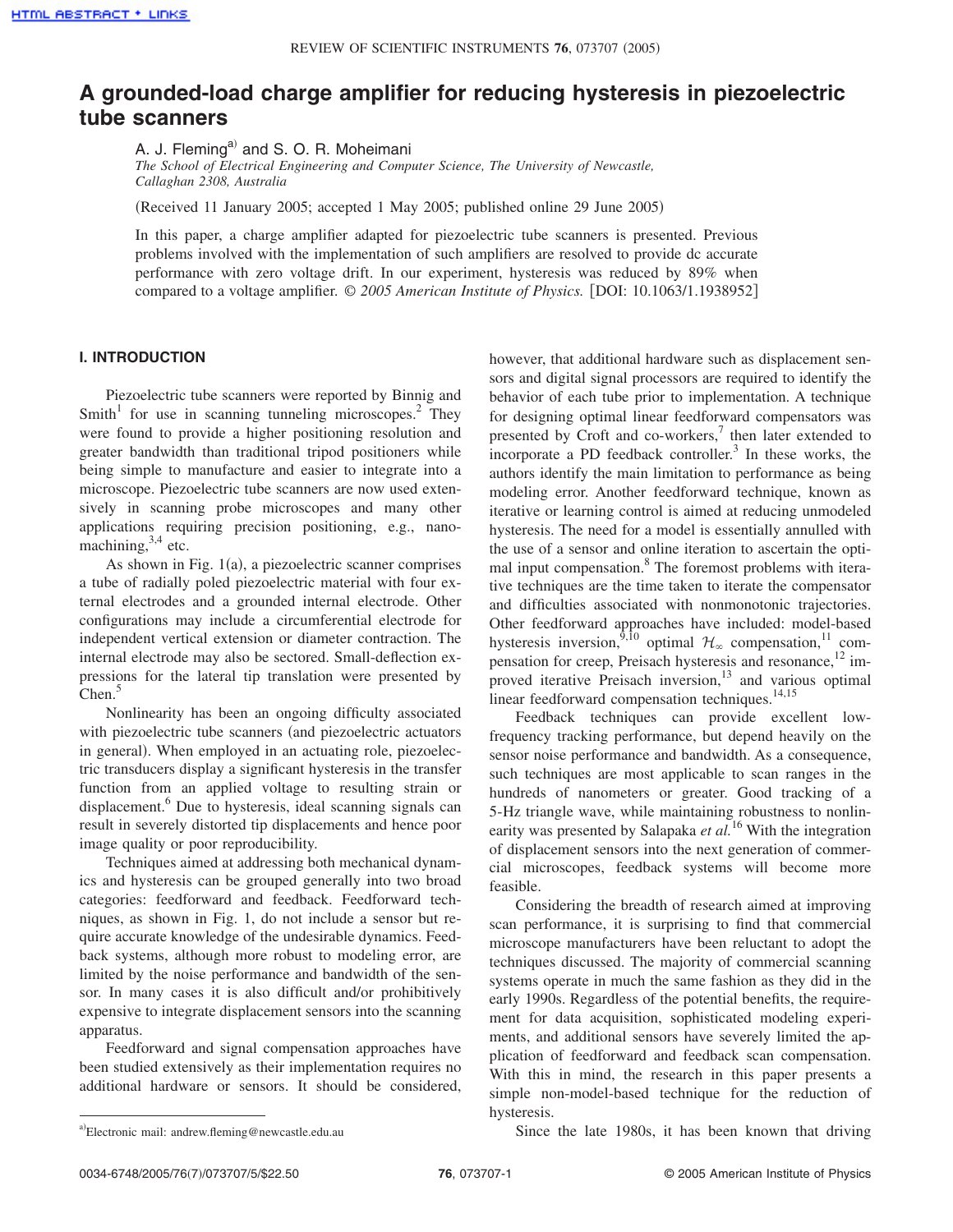

FIG. 1. Voltage driven tube scanner. (a) Open loop with signal precompensation. (b) Closed loop with displacement feedback.

piezoelectric transducers with current or charge rather than voltage significantly reduces hysteresis.<sup>17</sup> Simply by regulating the current or charge, a fivefold reduction in the hysteresis can be achieved.<sup>18</sup> However, this technique is not without difficulties:19 While hysteresis in a piezoelectric actuator is reduced if the charge is regulated instead of the voltage, $17$ the implementation complexity of this technique prevents a wide acceptance. $20$ 

Although the circuit topology of a charge or current amplifier is much the same as a simple voltage feedback amplifier, the uncontrolled nature of the output voltage typically results in the load capacitor being charged up. Saturation and distortion occur when the output voltage, referred to as the compliance voltage, reaches the power supply rails. The stated *complexity* invariably refers to the need for additional circuitry to avoid charging of capacitive loads.

In this paper, a class of grounded-load charge amplifier free from dc and low-frequency voltage drift is presented. The design, motivated by a discussion of previous problems, is introduced in Sec. II. Experimental results in Sec. III report 89% hysteresis reduction and successful low-frequency scanning of a piezoelectric tube. Conclusions follow in Sec. IV.

### **II. DC ACCURATE CHARGE AMPLIFIER**

Consider the simplified diagram of a generic current source shown in Fig. 2. The piezoelectric load, modeled as a capacitor and voltage source  $v_p$ , is shown in gray. The high gain feedback loop  $(k<sub>C</sub>)$  works to equate the applied reference voltage  $v_{ref}$ , to the voltage across a sensing capacitor



FIG. 2. Simplified diagram of a generic charge source.

 $C_s$ . Neglecting the resistances  $R_L$  and  $R_s$ , at frequencies well within the bandwidth of the control loop, the load charge *qL* is equal to

$$
q_L = V_{\text{ref}} C_s,\tag{1}
$$

i.e., we have a charge amplifier with gain  $C_s$  Columbs/V.

The foremost difficulties associated with the charge amplifier shown in Fig. 2 are due to the resistances  $R_L$  and  $R_s$ . These resistances model the parasitic leakage resulting from the input terminals of the feedback opamps, capacitor dielectric leakage, and  $v<sub>z</sub>$  measurement. In practice, this parasitic resistance is often swamped with additional physical resistances required to manage voltage drift associated with the input bias current of the opamps and voltage instrumentation.

If there exists a parallel load resistance  $R_L$ , the actual charge  $q_{Lc}(s)$  flowing through the load transducer becomes

$$
q_{LC}(s) = q_L(s) \frac{s}{s + \frac{1}{R_L C_L}}.\tag{2}
$$

The amplifier now contains a high-pass filter with cutoff  $\omega_c = 1/R_L C_L$ . That is,

$$
\frac{q_{LC}(s)}{V_{\text{ref}}(s)} = C_s \frac{s}{s + \frac{1}{R_L C_L}}.\tag{3}
$$

In a typical piezoelectric tube drive scenario, with *CL* = 10 nF, a 1- $\mu$ A output offset current requires a 10-M $\Omega$  parallel resistance to limit the dc voltage offset to 10 V. Phase lead exceeds 5 deg. below 18 Hz. Such poor low-frequency performance precludes the use of charge amplifiers in applications requiring accurate low-frequency tracking, e.g., atomic force microscopy.<sup>21</sup>

A solution to the problem of voltage drift was presented in a previous publication.<sup>22</sup> An auxiliary voltage feedback loop was included to correct low-frequency behavior and allow for constant charge offsets. The circuit implementation required the design of separate voltage and charge feedback controllers. A simplified design relying on the intrinsic voltage control offered by the parasitic resistances was later presented by Yi and Veillete. $^{23}$  Neither of the amplifiers discussed have been capable of driving grounded loads. As piezoelectric tubes have multiple external electrodes and a common (often grounded) internal electrode, the requirement for a grounded load is a necessity.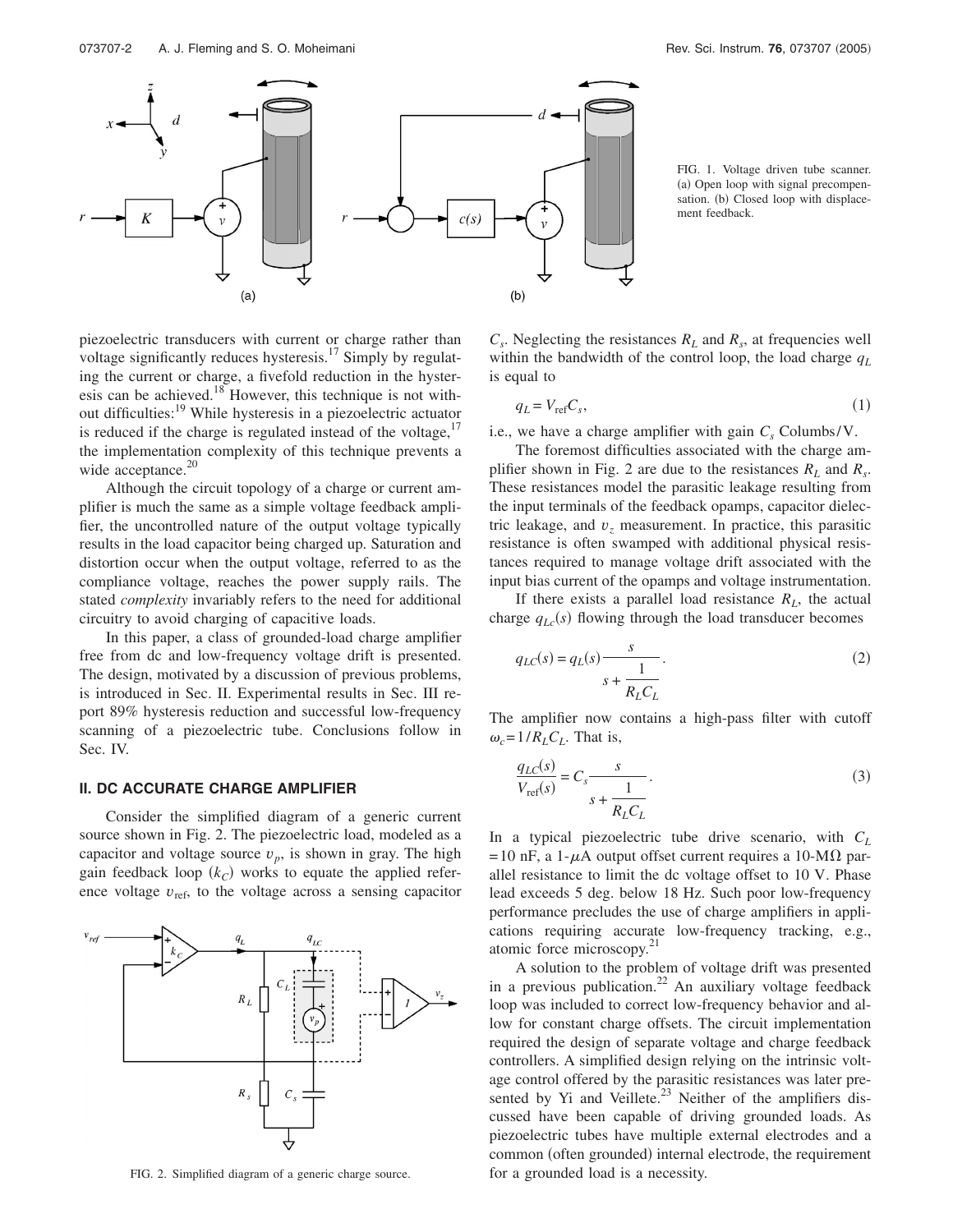

FIG. 3. Grounded load dc accurate charge amplifier.

Following we present the design of a dc accurate grounded-load charge amplifier. Shown in Fig. 3, the amplifier works to equate the voltage measured across the sensing impedance to the reference voltage  $v_{\text{ref}}$ .

To understand the operation of the amplifier we study the transfer function from the reference voltage  $v_{ref}$  to the load charge  $q_{\text{LC}}$ .

$$
\frac{q_L(s)}{v_{\text{ref}}(s)} = C_s \frac{s + \frac{1}{C_s R_s}}{s}.
$$
\n
$$
(4)
$$

The reference to actual load charge transfer function can be found by combining Eqs.  $(4)$  and  $(2)$ 

$$
\frac{q_{\rm LC}(s)}{v_{\rm ref}(s)} = \frac{q_L(s)}{v_{\rm ref}(s)} \frac{q_{\rm LC}(s)}{q_L(s)} = C_s \frac{s + \frac{1}{C_s R_s}}{s} \frac{s}{s + \frac{1}{R_L C_L}}.
$$
(5)

By setting  $C_lR_l = C_sR_s$ , i.e.,

$$
\frac{R_L}{R_s} = \frac{C_s}{C_L},\tag{6}
$$

the amplifier has no low-frequency dynamics and constant gain *Cs* Columbs/Volt. Effectively the voltage amplifier, comprised of the two resistances  $R_L$  and  $R_s$ , synthesizes the



FIG. 4. Test for voltage/charge dominance.



FIG. 5. Piezoelectric tube dimensions (in millimeters).

operation of an ideal charge amplifier at low frequencies.

If the amplifier can be viewed as the concatenation of a voltage and charge amplifier, an important question is: In what regions of operation does the amplifier operate as a pure charge amplifier? Likewise for voltage operation. Consider the schematic shown in Fig. 4. During perfect charge operation, i.e., when  $q_{\text{LC}}$  is correctly regulated to zero, the voltage  $v<sub>z</sub>$  will be equal to  $v<sub>p</sub>$ . During voltage dominant behavior, *v<sup>z</sup>* will be regulated to zero. Such characteristics are easily measured experimentally. Although the voltage dynamics have been designed to synthesize the operation of an ideal charge amplifier, during voltage dominant operation, if the load is not purely capacitive, errors in  $q_{\text{LC}}$  will occur.

When  $v_{ref} = 0$ , which implies  $q_L = 0$ , the transfer function from  $v_p$  to  $v_z$  reveals the voltage or charge dominance of the amplifier. At frequencies where  $v_z \approx v_p$ , the amplifier is charge dominant, and voltage dominant when  $v_z \approx 0$ . For the hybrid amplifier shown in Fig. 3, when  $v_{ref}=0$ ,

$$
\frac{v_z(s)}{v_p(s)} = \frac{s}{s + \frac{1}{R_L C_L}},\tag{7}
$$

i.e., at frequencies above  $1/RC$  s<sup>-1</sup> the amplifier is charge dominant, and voltage dominant below. Obviously, given Eq. (7), the objective will be to select a load resistor  $R_L$  as large as possible. This may be limited by other factors such as opamp current noise attenuation, bias-current-based offset voltages, and the common-mode and differential leakage of the opamp. In practice,  $v_z(s)/v_p(s)$  is best measured by simply applying a voltage to another electrode and using that as a reference, as the frequencies under consideration are well below the tube's mechanical resonance, the applied voltage will be related by a constant.

#### **III. EXPERIMENTAL RESULTS**

In this section, the prototype shunt circuit and charge amplifier are employed to drive a piezoelectric tube positioner in one dimension. Further details on the amplifier electronics or commercially available devices are freely available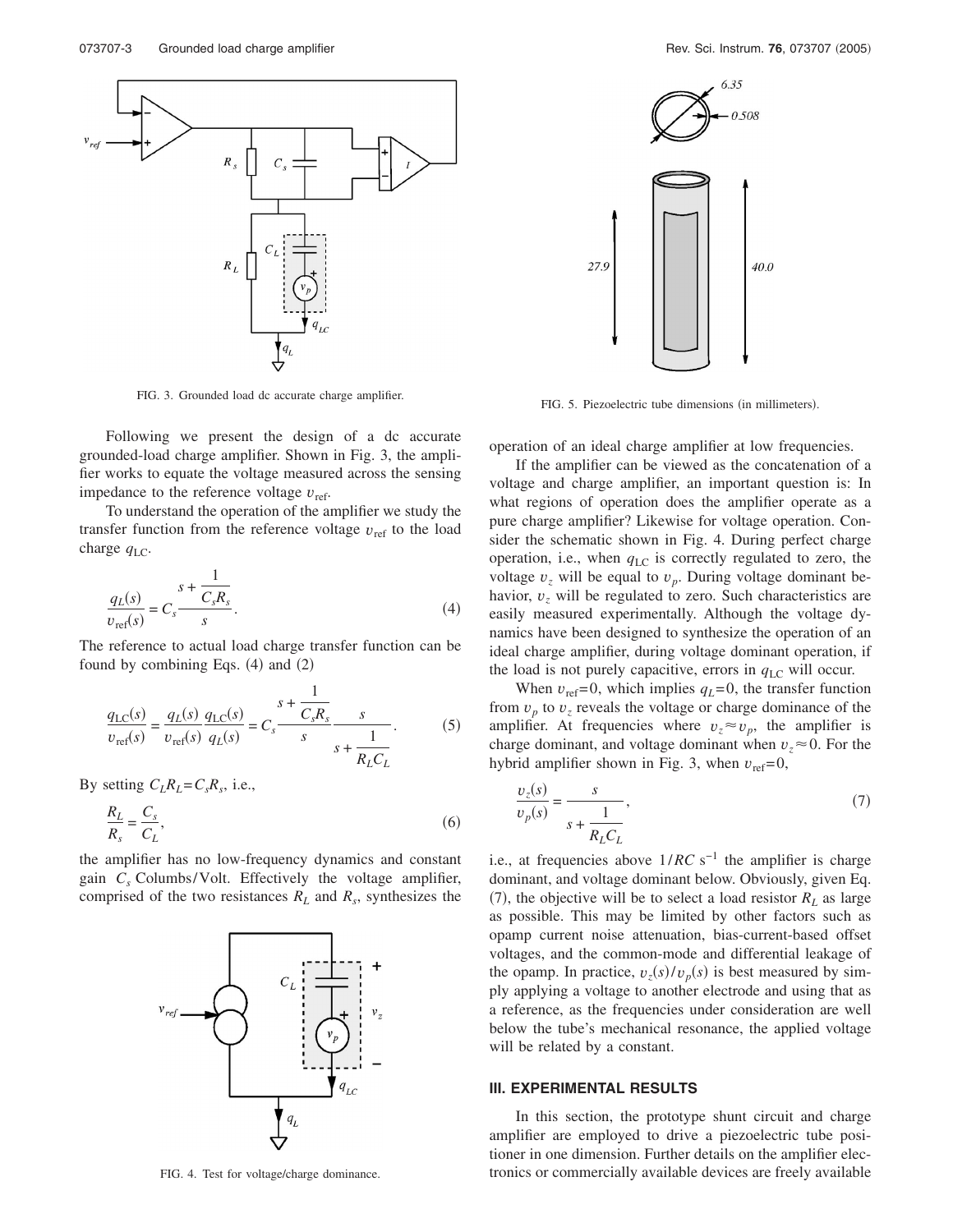



FIG. 6. Charge amplifier low-frequency tracking performance. Measured from the charge reference signal (V) to the instrumented load voltage accross a 5-*nF* dummy load.

by contacting the first author. Physical dimensions of the tube can be found in Fig. 5. An ADE Tech capacitive sensor was used to measure the displacement with sensitivity  $10 \text{ V}/\mu$ m and bandwidth 10 kHz. An aluminium cube  $(1 \times 1 \times 1 \text{ cm}^3)$  is glued onto the tube tip and grounded to provide a return for the capacitive sensor. The charge amplifier has a gain of 77.8 nC/V.

We examine the two characteristics of foremost importance: low frequency charge regulation—the ability of the amplifier to reproduce low-frequency inputs without drift and the bandwidth of charge dominance—the frequency range where hysteresis will be reduced due to dominant charge feedback.

The (low-frequency) transfer function measured from an applied reference signal to the actual charge deposited on a



FIG. 7. Charge dominance bandwidth. Measured from the internal tube strain voltage  $v_p$  to the load voltage.

FIG. 8. Relationship between an applied voltage and the resulting tube displacement. (10 Hz ramped sinusoidal input).

5- nF dummy load is shown in Fig. 6. Excellent lowfrequency tracking from 15 mHz to 15 Hz is exhibited by the amplifier and instrumentation. As discussed in Sec. II, the bandwidth of charge dominance was ascertained by zeroing the charge reference and introducing an internal load voltage. The transfer function measured from the internal voltage to the voltage measured across the load is shown in Fig. 7. We observe a charge-dominance bandwidth of 0.8 Hz. Frequencies above this bandwidth will experience the full linearity benefit of charge actuation.

To justify the use of charge actuation we demonstrate the benefit in Figs. 8 and 9. Hysteresis is reduced by approximately 89% simply through the use of a charge amplifier. Percentage reduction is calculated by  $100 \times (1 - \delta c / \delta v)$ , where  $\delta c$  and  $\delta v$  are the charge and voltage driven maximum excursions from linear. It should be noted that a scan range



FIG. 9. Relationship between an applied charge reference and the resulting tube displacement. (10-Hz ramped sinusoidal input).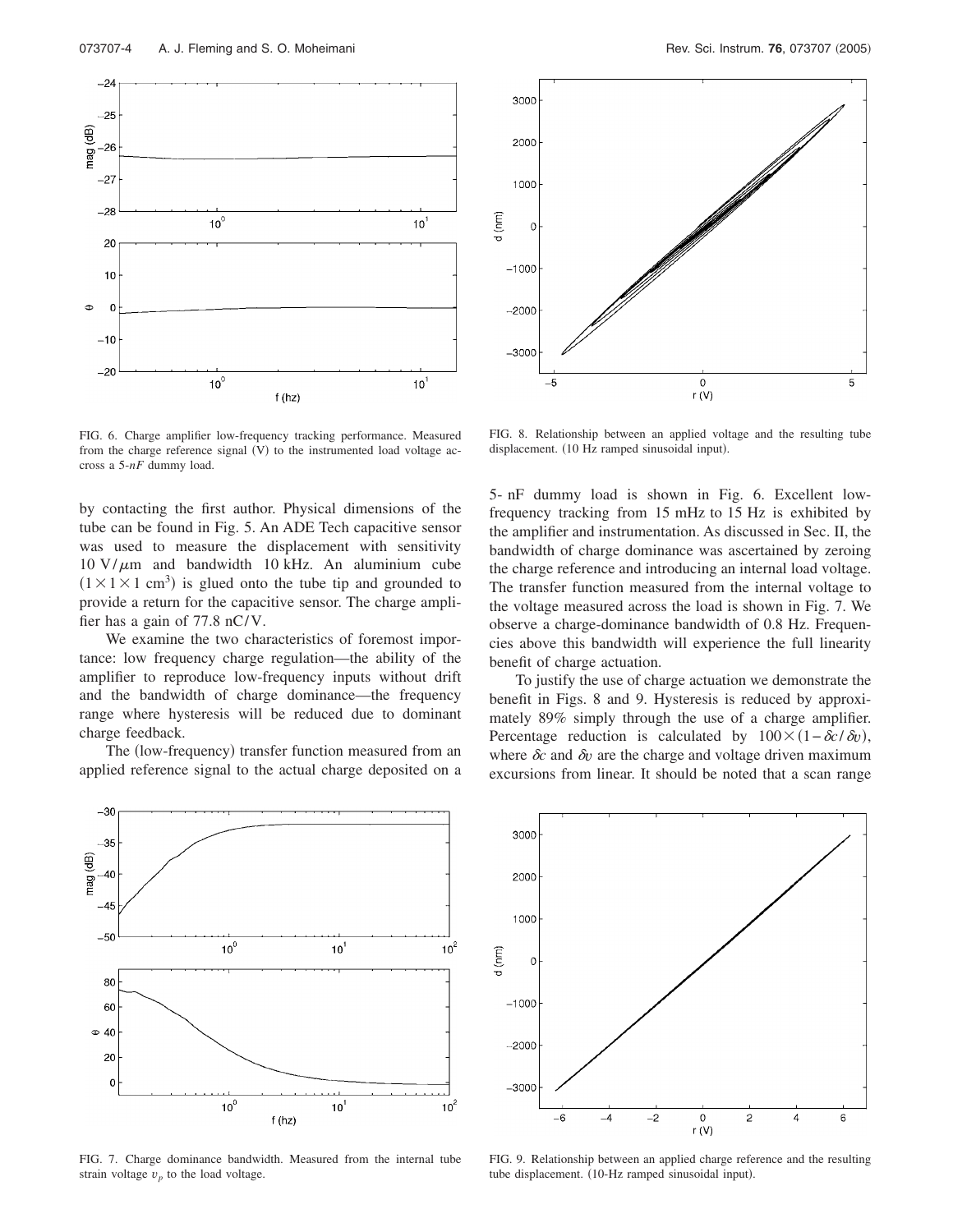

FIG. 10. Low-frequency scanning reference and resultant tube displacement with additive DC offset.

of  $\pm 3$   $\mu$ m is around 20% of the full scale deflection, it is often assumed that hysteresis is negligible at such low drives. Similar plots for the same apparatus with a  $\pm 8 - \mu m$ drive can be found in another work,<sup>22</sup> a greater hysteresis is exhibited, and similarly reduced through the use of charge drive.

In Fig. 10 a low-frequency triangle signal was applied to the charge amplifier. At time 130 s a dc offset equivalent to around 1  $\mu$ m was applied. Aside from the faithful reproduction of a 0.1-Hz triangle wave, the charge amplifier reproduces the offset without drift.

## **IV. FUTURE RESEARCH**

Future research includes the incorporation of the presented amplifier into a scanning tunneling and atomic force microscope. To allow routine image comparisons between microscopes with charge and voltage driven tubes, the amplifier requires offset functionality and variable gain.

- <sup>1</sup>G. Binnig and D. P. E. Smith, Rev. Sci. Instrum. **57**, 1688 (1998).
- E. Meyer, H. J. Hug, and R. Bennewitz, *Scanning Probe Microscopy* (Springer, Heidelberg, Germany, 2004).
- <sup>3</sup>D. Croft, D. McAllister, and S. Devasia, Journal of Manufacturing Science and Technology **120**, 617 (1998).
- <sup>4</sup>W. Gao, R. J. Hocken, J. A. Patten, J. Lovingood, and D. A. Lucca, Precis. Eng. **24**, 320 (2000).
- <sup>5</sup>C. J. Chen, Appl. Phys. Lett. **60**, 132 (1992).
- H. J. M. T. A. Adriaens, W. L. de Koning, and R. Banning, IEEE/ASME Trans. Mechatron. **5**, 331 (2000).
- $\frac{1}{2}$ D. Croft, S. Stilson, and S. Devasia, Nanotechnology **10**, 201 (1999).
- <sup>8</sup>K. Leang and S. Devasia, 42nd IEEE Conference on Decision and Control Maui, HI, December 2003 (unpublished).
- C. Wei, H. Zhang, L. Tao, W. Li, and H. Shi, Rev. Sci. Instrum. **67**, 3594  $(1996)$
- <sup>10</sup>S. Hudlet, M. S. Jean, D. Royer, J. Berger, and C. Guthmann, Rev. Sci. Instrum. **66**, 2848 (1995).
- . 11G. Schitter, R. W. Stark, and A. Stemmer, Ultramicroscopy **<sup>100</sup>**, 253  $(2004).$
- . 12D. Croft, G. Shed, and S. Devasia, J. Dyn. Syst., Meas., Control **<sup>123</sup>**,  $(2001).$
- $^{13}$ K. J. G. Hinnen, R. Fraanje, and M. Verhaegen, Journal of Systems and Control Engineering 218, 503 (2004).
- <sup>14</sup>G. Schitter and A. Stemmer, Microelectron. Eng. **67–68**, 938 (2003).
- <sup>15</sup> H. Perez, Q. Zou, and S. Devasia, J. Dyn. Syst., Meas., Control 126, 187  $(2004).$
- <sup>16</sup>S. Salapaka, A. Sebastion, J. P. Cleveland, and M. V. Salapaka, Rev. Sci. Instrum. **75**, 3232 (2002).
- <sup>17</sup>C. V. Newcomb and I. Flinn, IEEE Electron Device Lett. **18**, 442 (1982).
- <sup>18</sup>P. Ge and M. Jouaneh, IEEE Trans. Control Syst. Technol. **4**, 209 (1996).
- <sup>19</sup> J. M. Cruz-Hernandez and V. Hayward, IEEE Trans. Control Syst. Technol. 9, 17 (2001).
- <sup>20</sup>H. Kaizuka and B. Siu, Jpn. J. Appl. Phys., Part 2 **27**, 773 (1988).
- <sup>21</sup> D. Croft, G. Shedd, and S. Devasia, in Proc. American Control Conference Chicago, Illinois, June 2000, pp. 2123-2128 (unpublished).
- <sup>22</sup> A. J. Fleming and S. O. R. Moheimani, in Proc. 3rd IFAC Symposium on
- Mechatronic Systems Sydney, Australia, September 2004. 23K. A. Yi and R. J. Veillette, IEEE Trans. Control Syst. Technol. **<sup>13</sup>**, 517  $(2005).$